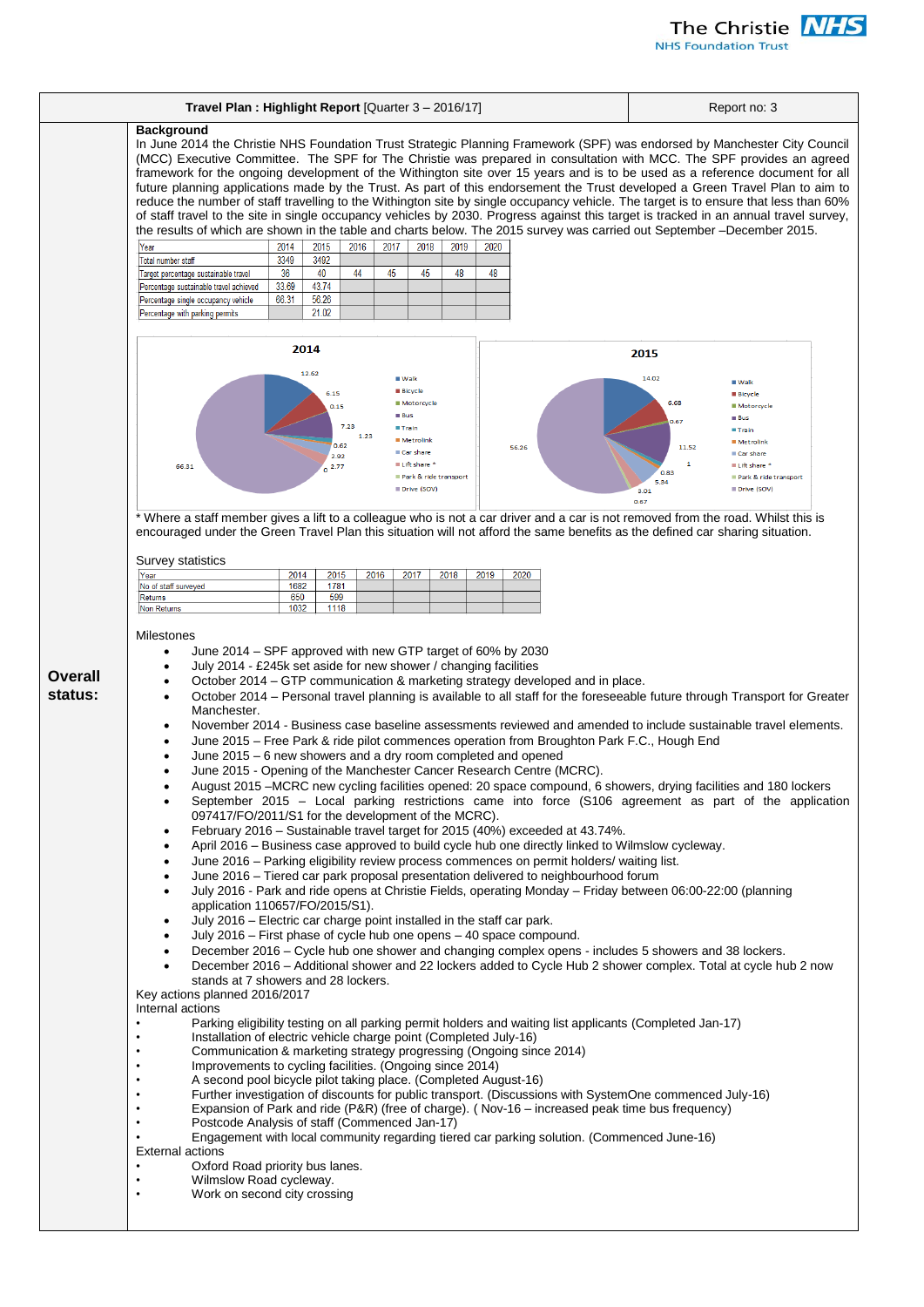# **Actions taken forward (Oct 2016 – December 2016)**

### **Internal**

### **Additional facilities**

- o Five new bicycle stands installed on the Wilmslow Road side of the site, connected to Wilmslow Road cycleway.
- o New shower and changing complex opened at Cycle hub 1 includes fives showers and 38 lockers
- o Cycle Hub 2: Additional shower and 22 lockers added to shower complex. Total at Cycle hub 2 now stands at seven showers and twenty-eight lockers.

## **Communication & marketing**

- o Promotion on intranet of TfGM limited special offer of 50% off a monthly 'any bus ticket' for car users
- o Promotion of Christie Fields park and ride with extended hours (planning application 110657/FO/2015/S1)
	- $\triangleright$  Roller banners at Trust Corporate induction
		- $\triangleright$  Flyers distributed at corporate induction and upon request<br> $\triangleright$  Intranet pages undated with new times
	- Intranet pages updated with new times

# **Monitoring**

- o Monitoring of cycle compound/shelter/stand usage.
- o Annual staff travel survey (all staff on Withington site) results will be submitted in annual S106 report due 12<sup>th</sup> April 2017.
- o Detailed monitoring of park & ride usage Christie Way, Chorlton, Manchester, M21 7QY (planning application 110657/FO/2015/S1)
- o Work has commenced on collating staff postcodes (all site users) for an up to date postcode analysis

## **Walking**

- $\circ$  Lunchtime led walk and walking advice provided by AECOM on behalf of TfGM (October 2016).
- o Discussions commenced with AECOM on behalf of TfGM to hold with a 'Spring' Walk

# **Cycling**

- $\circ$  Cyclescheme's competition to win £500 of clothing and accessories.
- **Public transport**
	- o TfGM offer: Employees who currently drive to work can now benefit from getting a 28 day 'any bus' ticket for half price. Offer extended until end of March 2017.
	- o System One corporate agreement made with System One Travel Limited to offer discounted monthly and annual tickets.

## **Park & ride**

o From the 7th November the free park and ride operating from the Christie Fields started to run every 15 minutes during peak periods and hourly throughout the rest of the day- Christie Way, Chorlton, Manchester, M21 7QY (planning application 110657/FO/2015/S1)

### **Parking**

- o Eligibility test on waiting list applicants management of staff car parking permits (Parking eligibility process) legally approved process applied for new applicants.
- o Project Working Group Invitation letter sent out to local community as part of tiered parking proposal.

#### **External**

- Oxford Road priority bus lanes.
- Wilmslow Road cycleway.<br>• Mork on second city organ
- Work on second city crossing